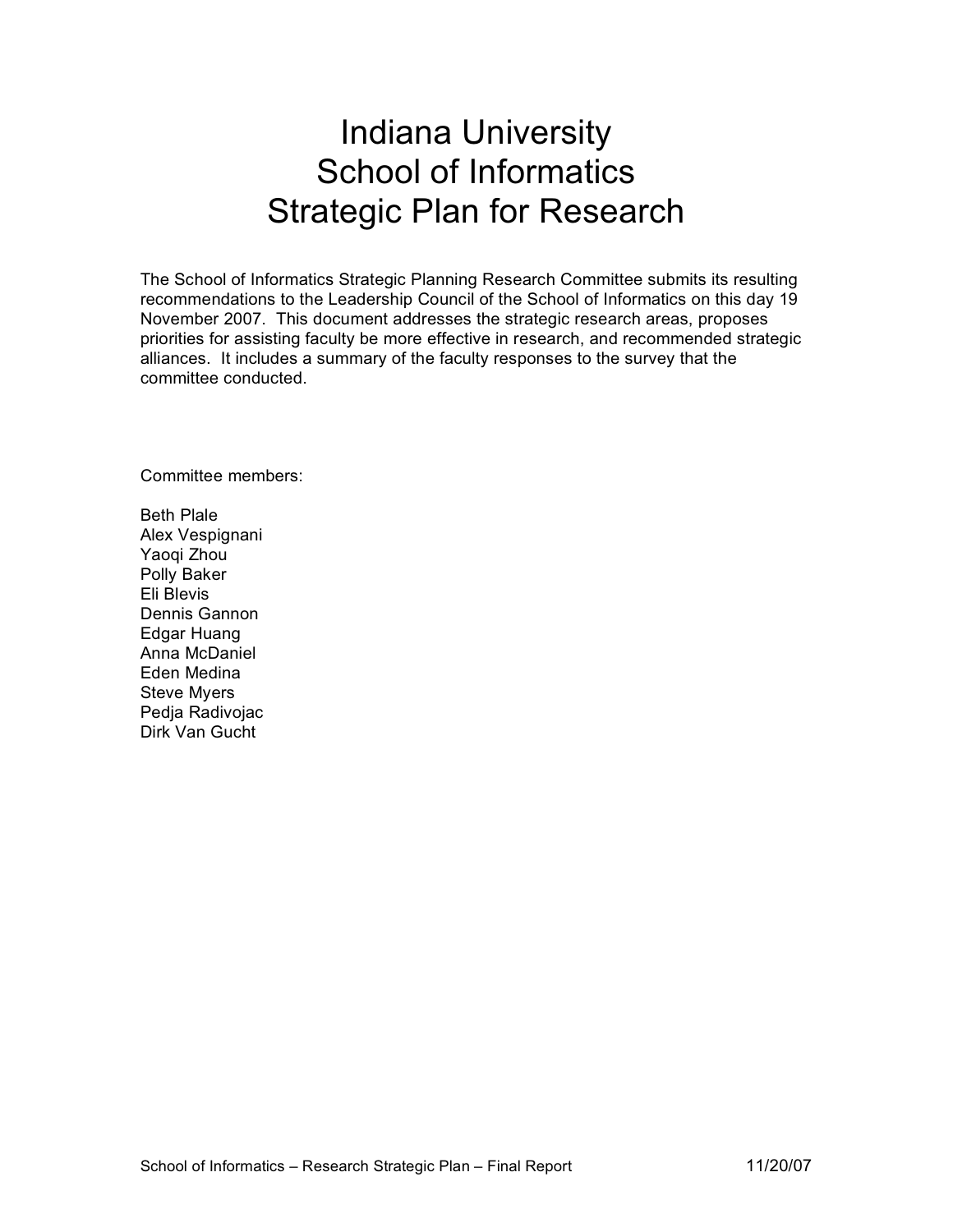# **1. Introduction**

In response to an August 2007 charge set forth by Dean Schnabel, the Research Committee of the Strategic Planning process was convened and charged with responding to several high-level questions having to do with the research health and opportunity of the School. The committee undertook a thorough and considered discussion over the course of several months of meetings and e-mail discussions that covered the effectiveness of the school in supporting research, the current state and federal climate and opportunities they presented for long-term research, the school's research breadth, and the unique research climates of the different units (Info-B, CS-B, and IUPUI). The committee solicited feedback from the entire faculty through a carefully prepared faculty survey that sought faculty opinion on research opportunities, the funding climate, and individual research practices.

The committee strongly feels that it has discharged its duties with utmost care and respect for the breadth and diversity of research being undertaken in the school. It sees value in the furthest reaches of research, from music informatics to quantum computing.

### **2.0. Strategic Research Areas**

A goal of the committee's work is to identify the areas in which the school is best positioned to achieve and/or sustain national and international prominence/leadership. The committee felt the timeline for achieving prominence should be on the scale of five years rather than a decade or more. Obtaining prominence within this timeframe requires a relative uniqueness of the vision (not everyone is doing it), existing strength in the School in terms of expertise and critical mass, and a favorable national funding climate. Specifically, the *criteria by which the recommended strategic areas are chosen are 1) Sustainability: the future prospects of an area - part of a growth trend at the national level or ability to create one, 2) Expertise within school and capacity: record of scholarly achievement, reputation. Critical mass of faculty within the school, and 3) Existing or anticipated collaborations/funding opportunities: uniqueness of the area amongst competing schools, or uniquely positioned (due to university or state initiatives).* For a research area to be considered strategic, it generally must satisfy all three criteria. A research group may be well regarded and prominent in an area (#2), but if the area does not appear to have strong prospects for new funding programs and opportunities on the national stage (#1), the area will not likely achieve a step function in visibility within 5 years.

The committee recommends seven research foci as the School of Informatics' key strategic research areas:

- *Complex Systems*
- *Data, Information, and Search*
- *HCI Design*
- *High Performance Computing/e-Science*
- *Life Sciences*
- *Technology for Values*
- *Trust and Privacy in Cybersecurity*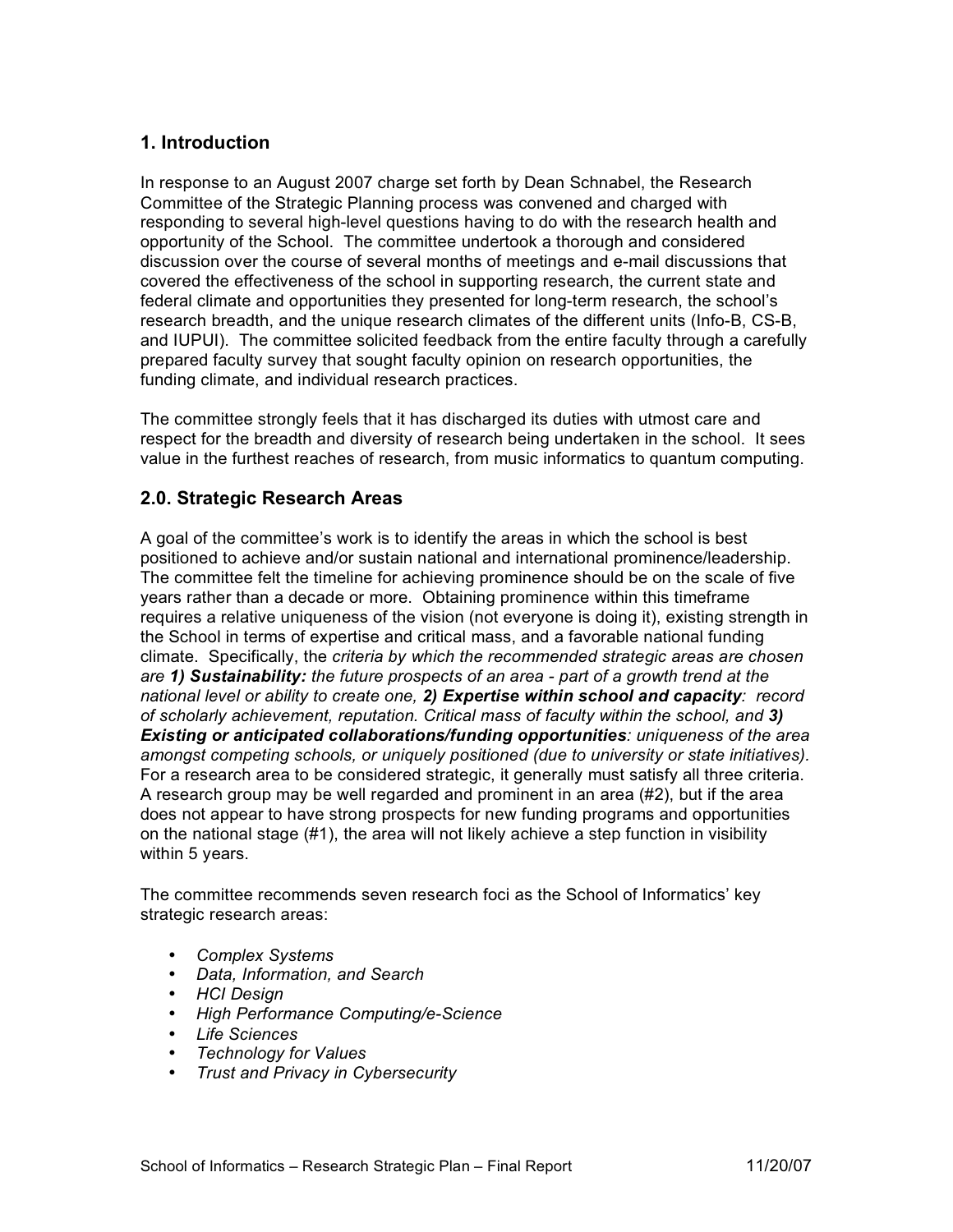These seven foci span from broad initiatives, such as Technology for Values and Life Sciences, to cross disciplinary engagements such as Data, Information, and Search and Trust and Privacy in Cybersecurity, to the more focused areas: HCI design, complex systems, and HPC/e-Science.

The committee acknowledges an eighth area of importance to the School of Informatics and that is *Cognitive Science*. While the committee is not identifying Cognitive Science as a "strategic research area" because its core intellectual identity is housed outside the School, the committee acknowledges that Cognitive Science is an internationally prominent area in which the school plays a major role. The committee strongly recommends that the school leverage and sustain this area.

Each of the seven Strategic Research Areas is discussed in the following subsections.

#### 2.1 Complex Systems

Computing complexity derives fundamental patterns and structures in massive datasets; exploits computation as a means of achieving understanding and predictive power in the natural and social sciences and engineering; simulates and predict systems comprising multiple interacting elements; systems biology and adaptive search.

Rationale for choice: Interdisciplinary research, strong relations across campus (SLIS, Cog-Sci, biology, physics, statistics), reputation, critical mass. Collaboration within the school (HCI, life sciences, cybersecurity). Opportunities: Interdisciplinary funding, consistent federal funding, University Life Science Initiative, opportunities in health and public policies.

2.2 Data, Information and Search

Data, information, and Search is a research focus around the burgeoning volume of scientific, scholarly, and Internet data. It includes data preservation; information modeling, discovery, analysis; visualization, data mining, information representation, search, and metadata and provenance. It extends to human interface issues, and social and policy issues related to data.

Rationale for choice: Cross and inter-disciplinary research, reflects unique breadth of school; strong relationships on campus with Digital Libraries Program, UITS, SLIS, and HPC/e-Science. Unique nationally. Has an established industry program. Positive funding history. According to one faculty member who responded to the survey, "The School, by its nature, needs to provide national and international leadership in this area." Opportunities: this highly cross-disciplinary area has the potential to garner significant federal funding through large grants, and the potential to substantially participate in and lead University-level initiatives. Large-scale private foundation opportunities.

# 2.3 HCI/D

Human Computer Interaction Design (HCI/d), properly contained in HCI, is oftentimes referred to as *interaction design.* HCI/d applies methods and theory from design disciplines in general to the now mainstream confluence of design and HCI. The trend of integration of HCI with design is now common to leading institutions, such as Stanford's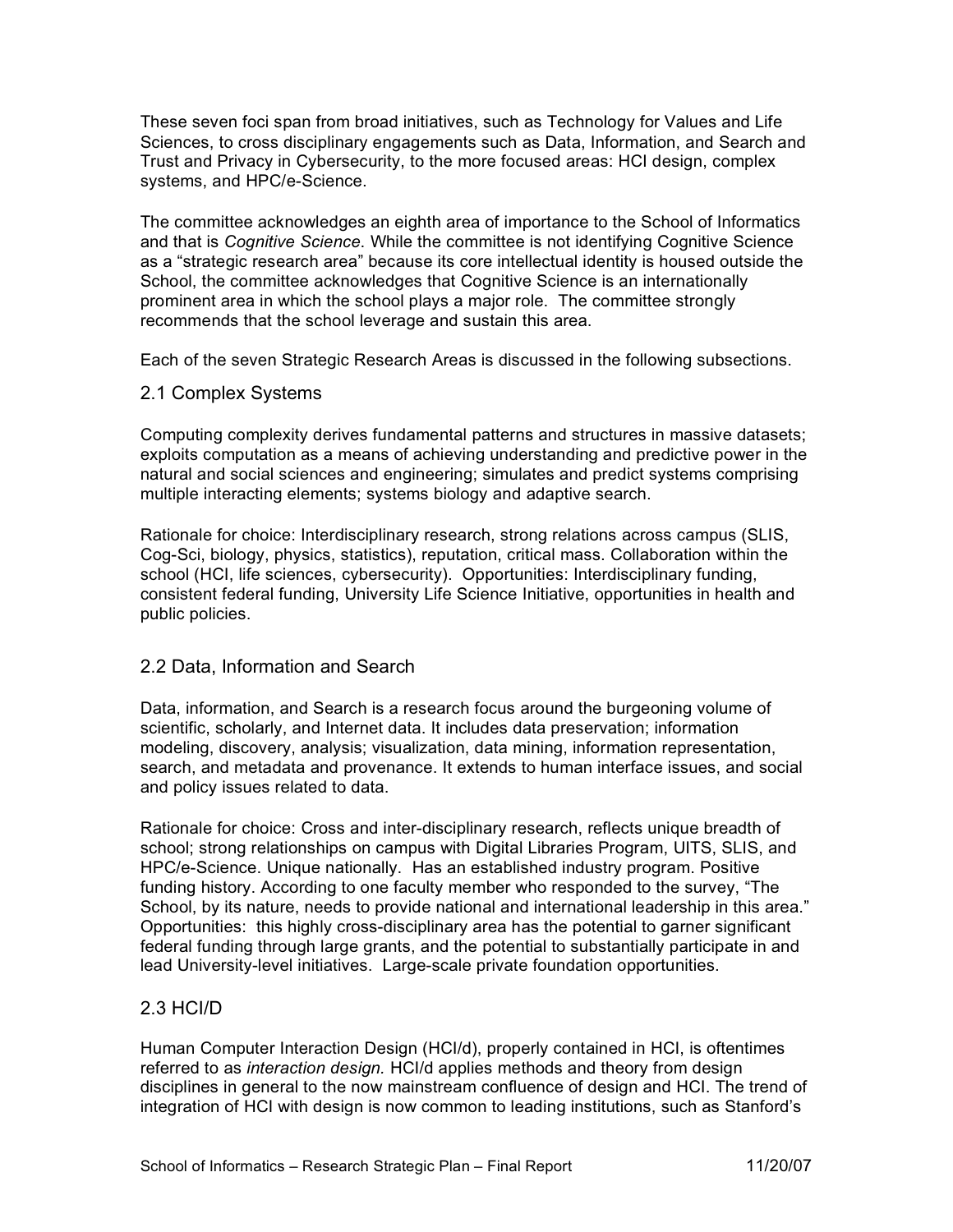d-school, CMU's HCI Institute and School of Design, and UC Irvine.

Rationale for choice: The School of Informatics has critical mass in the subarea of design, and is unique nationally in the strength and recognition of the group. The area is strategic to the success of several of the interdisciplinary strategic research areas (data, info and search; tech for values). This strategic area has an opportunity to strengthen research ties between IUB and IUPUI. Opportunities: HCI is a critical component to current interdisciplinary funding initiatives, and the focused area has a record of interdisciplinary effort. Possibilities for funding at NSF appear to be increasing with programs such as Human Centered Computing, Design as Science.

#### 2.4 HPC/e-Science

HPC/e-Science is a narrowed focus of the broader parallel and distributed computing areas into a focus on high performance computing, and web services architectures in service of science and engineering.

Rationale for choice: Strong funding record; international recognition. Large grants. Cross-campus working relationships. Strong inter-school collaboration. Opportunities: the expertise in this focused area is being leveraged into stable infrastructure and interdisciplinary projects that contribute to the strength of broader research initiatives.

# 2.5 Life Sciences

Life Sciences is a unifying theme around which the diverse life sciences informatics work in the school can coalesce. This includes computational modeling of life processes, systems biology, bioinformatics (genomics), chemical informatics, translational research consisting of health information technology and from bench-side to bedside and largescale drug screening and design.

Rationale for choice: The University and state-wide initiatives can best be taken advantage through the encompassing response of a strategic priority. The life sciences work in Informatics has established synergy with local industry and Medical school and has critical mass. It has existing relationships with Biology department and the Regenstrief Institute of the Medical school. A major subarea, bioinformatics, has a strong funding history.

Opportunities: This broad initiative positions the school to have a strong respose to State and University initiatives. It has significant federal and private funding opportunities, and as a unifying may facilitate research investigation of end-to-end systems (i.e., from genes to behavior). It can encompass farther-reaching activity such as the development of media applications in health education and assistive technologies for the health related work.

# 2.6 Technology for Values

Technology for Values is a broad new initiative that explores how values such as privacy, access, freedom, ethical behavior, security, participation, and efficiency, operate in the algorithms, interfaces, and tools that make up our digital universe. It recognizes that information technologies are the product of human choices and social objectives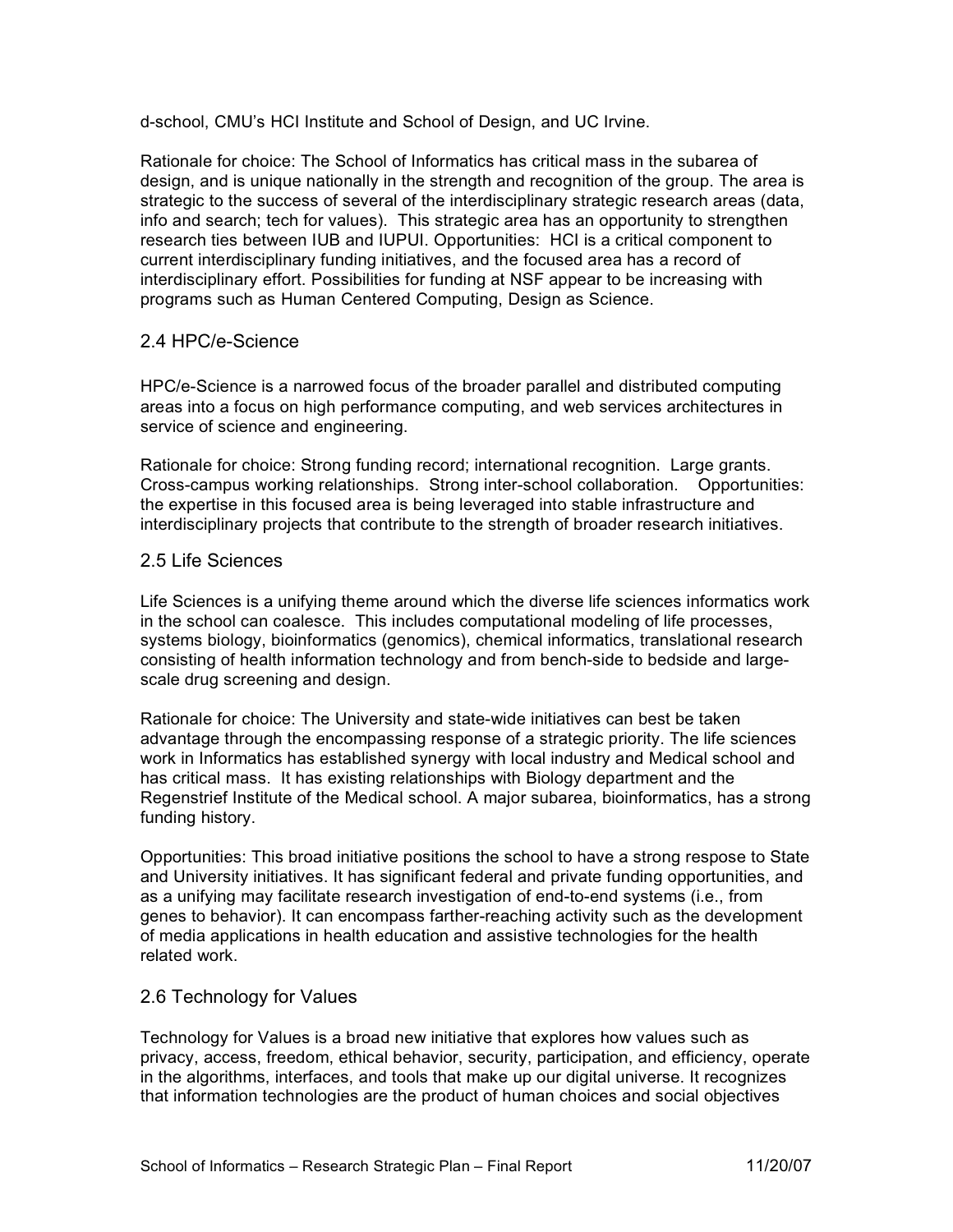and that our use of information technology can change our ability to act and interact in the world around us. These changes may support or undermine the values that we cherish. Or they may require us to articulate more complex understandings of these values that reflect the presence of technological innovations. Work in this area brings together methodologies from science, mathematics, social science, the humanities, and design and asks how and in what capacity the technologies we build change our social world.

Rationale for choice: This new initiative makes use of the diverse expertise found within the School of Informatics in both technical and social science areas and seeks to integrate these competencies around common questions. Technology for Values could encompass research in security, robotics, natural and life sciences, complex systems, social studies of technology, and human computer interaction.

Opportunity: Technology for Values has the potential to define a new scholarly area nationally, to shape new funding opportunities, and promote interdisciplinary collaboration. Members of the Bloomington faculty have an existing strength in this area and have received grants from the National Science Foundation for work in Design for Values and from the program in Ethics and Values of Science, Engineering, and Technology. Research in this area has the potential to make research proposals in other areas stronger by providing a mechanism for faculty to consider the social aspects of information technology in a rigorous, cross-disciplinary environment. It may leverage other nationally recognized campus resources, such as the Poynter Center for the Study of Ethics and American Institutions.

### 2.7 Trust and Privacy in Cybersecurity

Trust and Privacy in Cybersecurity is a narrowing and focusing of the broader topic of security onto issues related to how people trust the security and privacy of the technology that surrounds them. Can we build electronic voting systems that are trustworthy? Should people believe their email is secure when it is not? People misplace their trust in 'secure' systems when they are phished. People are going to have trust that a medical device data collection is private and that data records are not abused/mined. This is an area rich in research opportunities that draws upon many of the strengths of the school and its broader university connections. Developing secure, trusted and private systems requires that we consider not only the traditional technical issues of security, but also how those technologies should be designed to interface with the complex human system that is influenced by its own history, psychology and society.

Rationale for choice: critical mass of faculty, relationships across campus (with law school, HPER), positive funding history. Opportunities: Trust and Privacy in Cybersecurity has the potential to shape new funding opportunities as it leverages the unique focus. There is a likelihood for sizeable funding opportunities, separately and in collaboration with other strategic areas.

# **3.0 Recommendations for assisting faculty in research**

The committee was charged with examining and identifying key strategies that the School should use to be more successful in assisting its faculty. The following are the key, priority recommendations that emerged: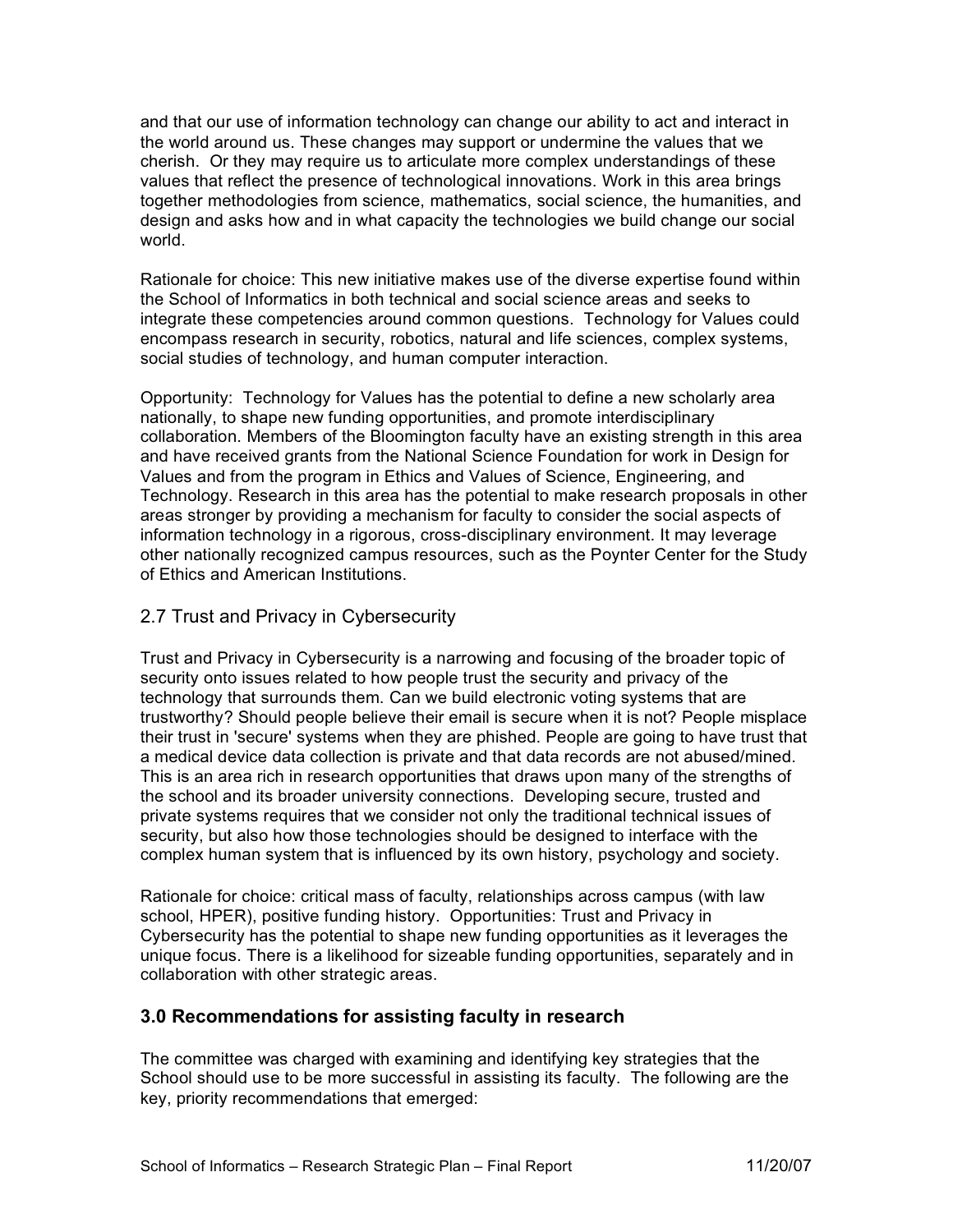*Sustain and promote research:* The committee strongly recommends open and transparent policies for sustaining and promoting research, external funding, and junior faculty development. This may include differential teaching loads, buyouts, and indirect cost return. The school is fortunate to have faculty with considerable research activity; these faculty also carry normal teaching loads and are often tasked with service loads that when taken in total limit his/her ability to further develop the research strength.

*Support collaborative research:* The committee believes that a key strength of the school is its interdisciplinary nature. As such, the School should give faculty appropriate credit for participating as a co-PI and should ensure that co-PI participation is reflected in tenure decisions.

*Grants Editor:* The committee endorses the School's decision to hire a Grants Editor. Faculty survey results were strongly favorable to this kind of role in the school.

*Graduate Student Admissions and Funding:* The committee identified current policies for graduate student admissions and graduate student funding policies as areas that currently impede research. Junior faculty have difficulty attracting PhD students, and tenured faculty have difficulty with a shortage of available and qualified PhD students. Graduate student stipends are low, and it has been suggested that this reduces the quality of the applicant pool.

*Other Recommendations:* The committee suggests a research day to facilitate cross-unit interaction and stimulate future collaboration. The committee also suggests that faculty would benefit from a repository of examples of successful grants.

#### **4.0 Recommended Key Strategic Alignments**

The committee examined opportunities for collaboration either within or outside the school that are of key strategic importance and recommends the following key strategic alignments:

The Indiana University Life Sciences Initiative is a key strategic importance for the school. The committee recommends that stronger connections be built at top levels in the school.

The School should be responsive, such as through seed funding, to emerging efforts on campus or elsewhere that could lead to significant interdisciplinary activities.

The Medical school and the Regenstrief Institute could be a primary focal point for the interdisciplinary efforts at IUPUI, while also serving as a valuable resource for members of the Bloomington faculty.

## **5.0 Items for consideration in Implementation**

While the strategic planning research committee was not specifically charged with developing an implementation plan for the priorities put forth in this document, it felt the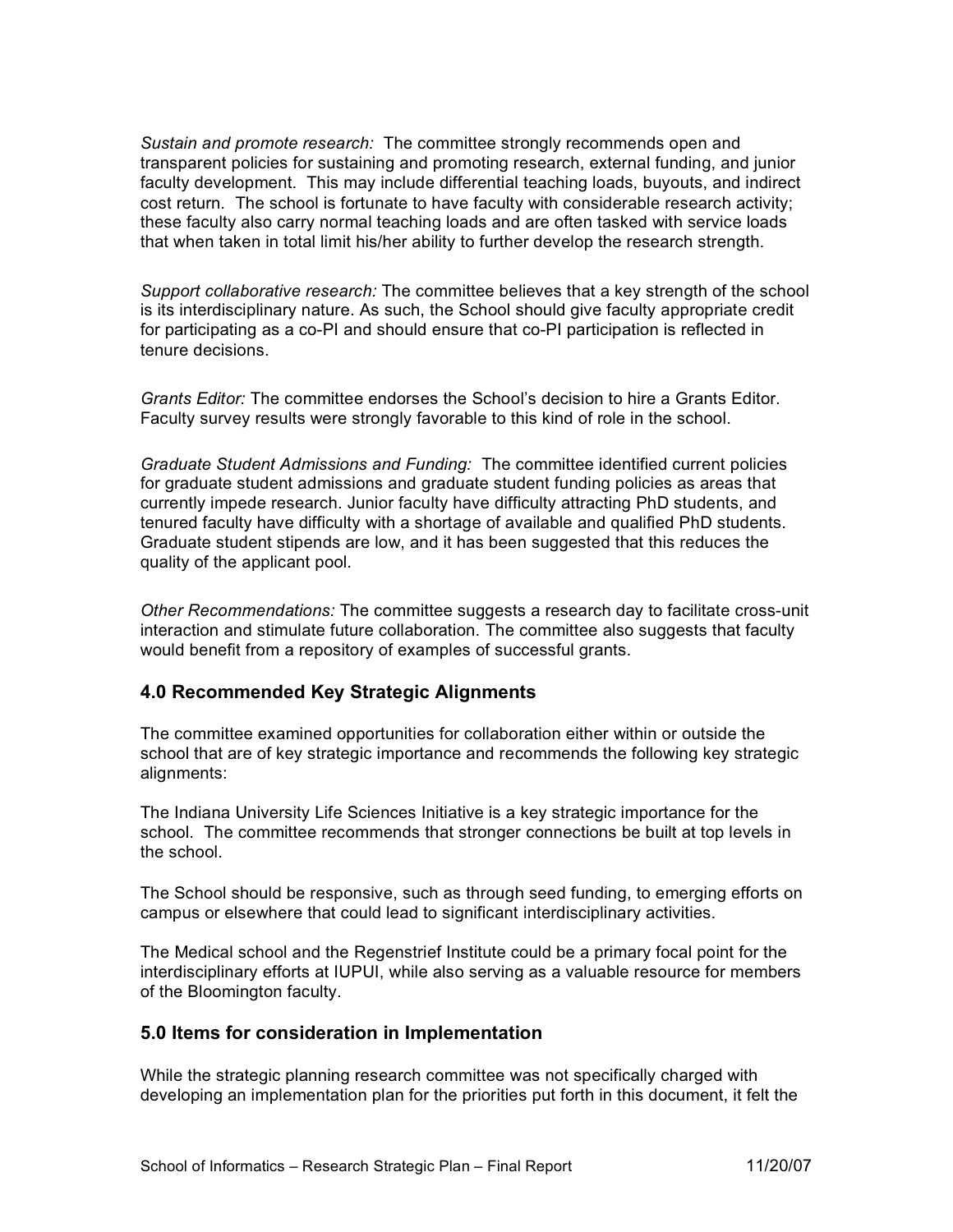need to convey issues that surfaced during discussion that may be useful as implementation plans are developed.

The cross-disciplinary strategic research areas suffer from limited physical encounters with each other due to the school's multiple buildings. As a short-term solution to bridging the physical distance, the school could consider technology to reduce the appearance of distance. Over the long run, a single building is needed. The success of the cross-disciplinary strategic areas will also depend upon how well the inherent risk of collaborative effort across very different disciplines can be minimized.

There are gaps in faculty expertise in the Data, Information, and Search strategic area that could be addressed through retirements. Threats to success of the HCI-D strategic research area are its relatively weak funding record, and a faculty critical mass that may be at a low point. The HPC/e-Science area contains a larger percentage of senior faculty than is desirable.

Many of the faculty in the Cybersecurity are untenured, and have expressed concerns about resulting visibility. In the Life Sciences area steps should be taken to strengthen the connection between life sciences research at IUB and at IUPUI. Additionally, the lack of leadership at IUB if not resolved relatively soon could be damaging. Untenured faculty in this area feel pressure from teaching loads and a curriculum they feel is not attracting the best students.

Technology for Values: As this is a new initiative, steps should be taken to refine this heading and identify specific projects in this area. Identifying a senior faculty member to lead this initiative is of vital importance. This faculty member should have the ability to communicate across disciplines and have expertise studying the human dimensions of information technology.

The strategic research areas should make strong effort to align with national leaders to exploit funding opportunities and acquire prominence. Issues of diversity should be addressed within each strategic research area.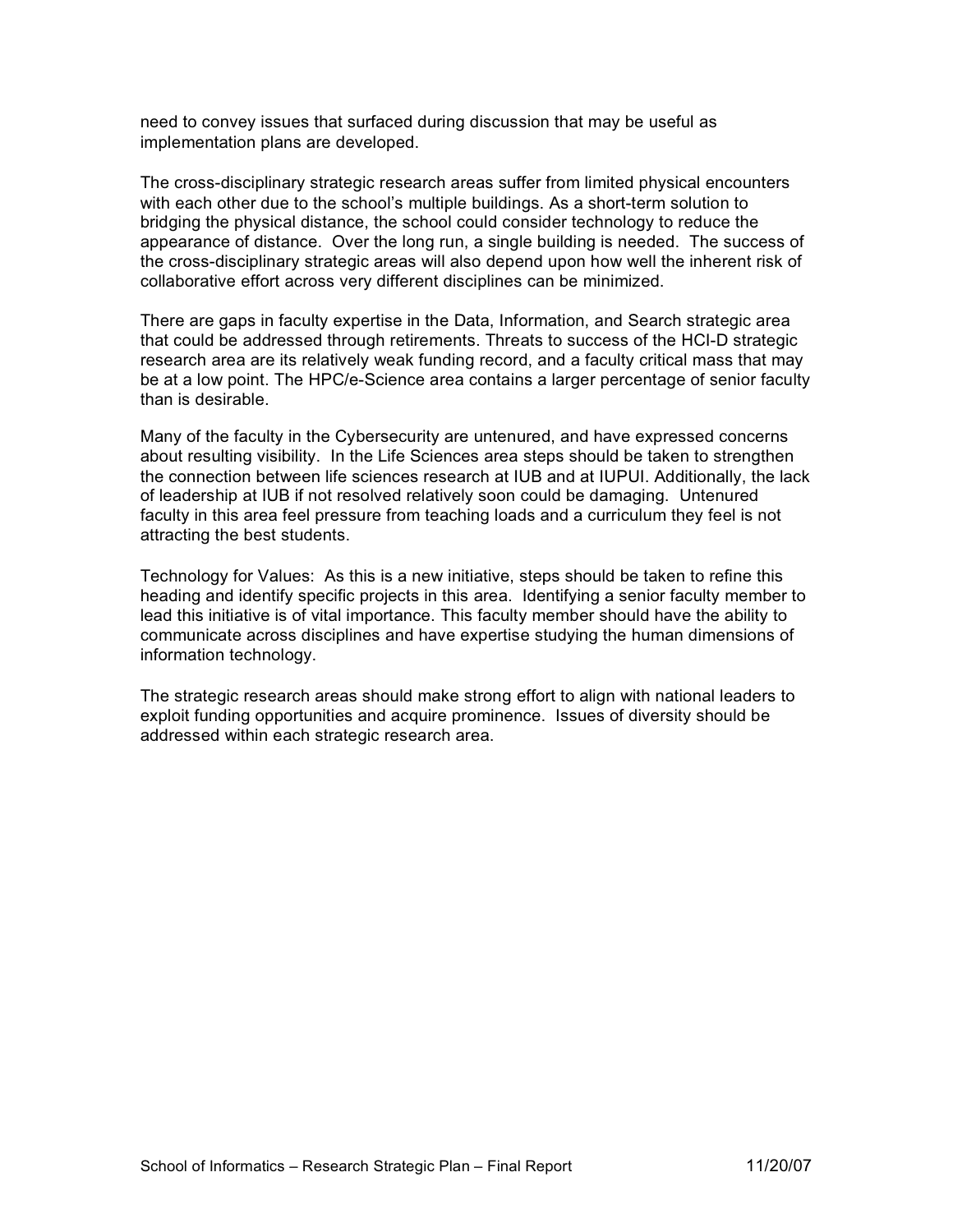# **Appendix**

**School of Informatics Strategic Planning Research Committee Summary of Faculty Survey Report October 26, 2007**

**Background.** At its first meeting, the strategic planning research committee indicated a survey of faculty would be useful for their work. The Director of Planning assumed responsibility of the development of the survey and subsequent data collection, data analysis and writing of this report. The survey was developed with considerable input from committee members. The survey focuses on a variety of issues, including the processes for securing grant funding as well as questions posed by Bobby Schnabel and the Leadership Committee in the strategic planning document of 8/31/07.

Concurrent with the survey initiative, the committee has also embarked on an effort to examine faculty summary reports so committee members can get more detailed information about the specific nature of faculty research.

Both of these research committee efforts have sparked considerable debate, sometimes heated, which underscores the difficulty in getting consensus around the issues. This in and of itself is a noteworthy finding.

**Method and Sample.** The survey was distributed via the committee co-chairs to the three departments: Bloomington Computer Science, Bloomington Informatics, and IUPU-I Informatics. Forty surveys were returned.

The table below shows the numbers and percentages of the sample from the three departments.

| Department                     | <b>Number Returned</b> | $\%$ of total sample |
|--------------------------------|------------------------|----------------------|
| <b>Bloomington CS</b>          |                        | 25%                  |
| <b>Bloomington Informatics</b> |                        | $43\%$               |
| Bloomington CS/Informatics     |                        | $5\%$                |
| IUPUI-Informatics              |                        | $27\%$               |

Appendix A lists the names of faculty who returned surveys, although the comments included in this summary report are simply listed by department and not by name as some faculty requested confidentiality.

Respondents also indicated their research focus. Eighteen choices were provided which underscores the amazing breadth of the School.

**Importance of External Funding.** External funding was deemed "crucial" (43%) or "important"  $(43%)$  to faculty's ability to conduct their research by the vast majority of respondents. Some interesting differences by department emerged and are reported in the table below.

| How important is external funding to $\parallel$ Bl-CS | $\mid$ Bl-Info $\mid$ Bl-CS/ |      | IUPU-I Info   Overall |  |
|--------------------------------------------------------|------------------------------|------|-----------------------|--|
| your ability to conduct your research?                 |                              | Info |                       |  |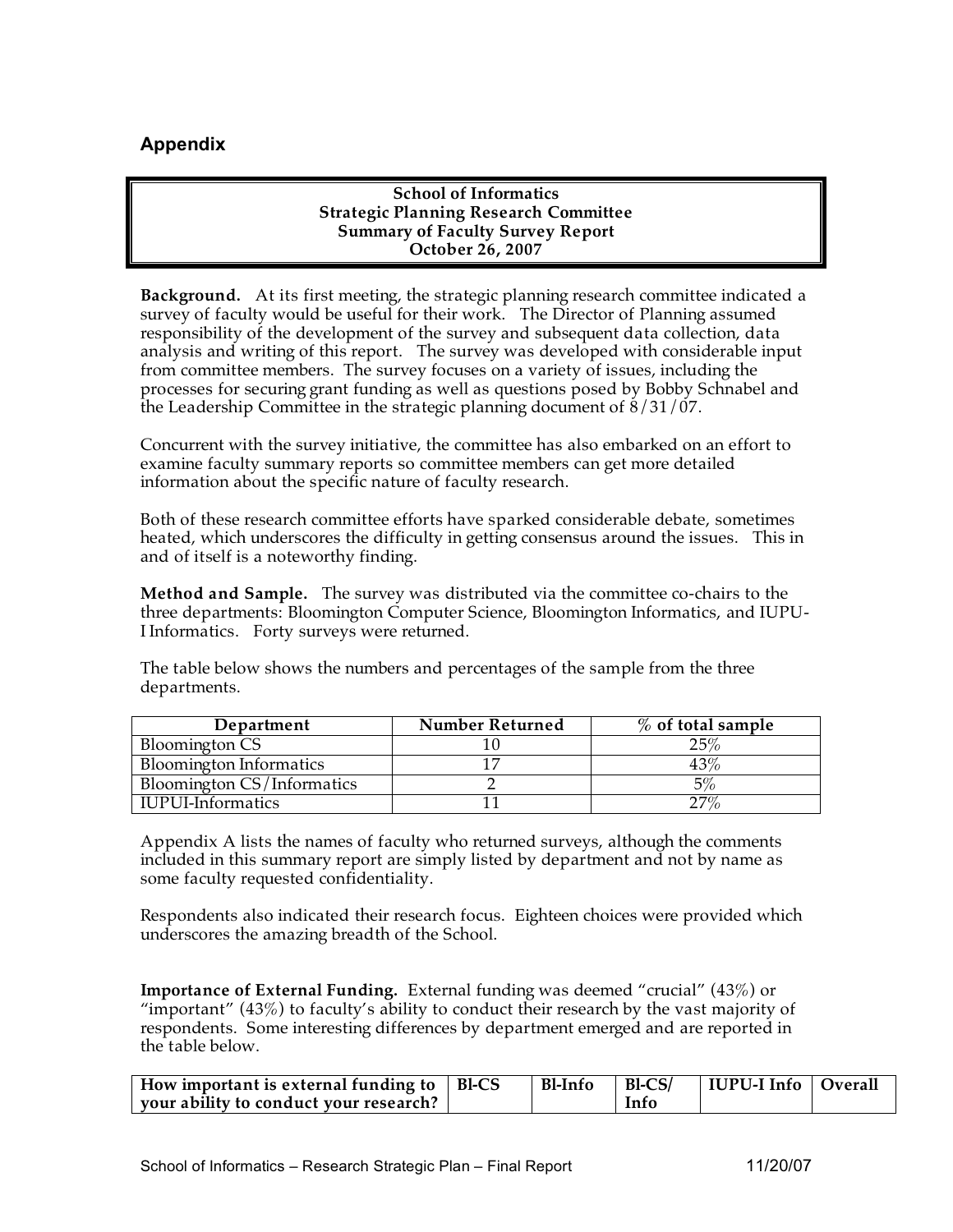| Crucial              | 3 $(30\%)$ | 5 $(29\%)$ |                          | $^{\prime}\ (64\%)$<br>$\overline{7}$ | 17        |
|----------------------|------------|------------|--------------------------|---------------------------------------|-----------|
|                      |            |            | $(100\%)$                |                                       | (43%)     |
| Important            | $5(50\%)$  | 9(53%)     | $- -$                    | 3(27%)                                | 17        |
|                      |            |            |                          |                                       | (43%)     |
| Not that Important   | $2(20\%)$  | (6%        | $\overline{\phantom{m}}$ | $(9\%)$                               | $4(10\%)$ |
| Not at all Important | $- -$      | $2(12\%)$  | $- -$                    | $- -$                                 | (5%)      |

These differences were not statistically significant, which is no surprise for such a small sample, but are nonetheless interesting and may reflect the nature of research conduced in the various departments and by individual faculty within those departments. As the detailed comments reinforce, some research demands external funding while other research is not as dependent on it.

**Priority of Funding.** Given the importance of funding to conducting their research, it's no surprise that the vast majority of faculty considered securing external funding an "absolute top priority"  $(40\%)$  or "high priority"  $(40\%)$ . Some interesting differences emerged by department as reflected in the table below.

| What priority do you give to | <b>Bl-CS</b> | <b>Bl-Info</b> | $B1-CS/$  | IUPU-I Info | Overall     |
|------------------------------|--------------|----------------|-----------|-------------|-------------|
| securing external research   |              |                | Info      |             |             |
| funding?                     |              |                |           |             |             |
| Absolute top priority        | 2 $(20\%)$   | 5 $(31\%)$     | $1(50\%)$ | 8(73%)      | $16(40\%)$  |
| High priority                | 6 (60%)      | 7(44%)         | $1(50\%)$ | 2(18%)      | 16 $(40\%)$ |
| Medium priority              | $(10\%)$     | 2 $(13%)$      | $- -$     | $1(9\%)$    | 5 $(13%)$   |
| Low priority                 | $(10\%)$     | 2(13%)         | $- -$     | $ -$        | 3(8%)       |

Again, these differences were not statistically significant but they do seem noteworthy.

**Challenges in Getting Funding.** Given its relative importance and priority for the majority of faculty it's important to understand the factors within the school that present challenges to securing external funding. Faculty were given a list and could pick

as many as applied. Those factors and percent checked were:

| What do you see as the biggest challenge (s) to getting funding for   | $\%$ indicating |
|-----------------------------------------------------------------------|-----------------|
| your research?                                                        |                 |
| Lack of funding streams                                               | $46\%$          |
| Lack of graduate student availability for generating preliminary data | 39%             |
| Heavy teaching loads                                                  | $44\%$          |
| Lack of mentoring                                                     | 33%             |
| Lack of execution/support from the School in writing, editing, or     | $18\%$          |
| formatting proposals                                                  |                 |
| Constructing the budget within the School or within the IU system     | $8\%$           |
| Other                                                                 | 29%             |

Comments on this item included:

"Lack of overhead return for successful grant completion; arbitrary and unreasonable buy-out policies for courses." (Bl-Informatics)

"Could really do with help in formulating proposals for different agencies (e.g. tips for writing and R01…) (Bl-Informatics)

"Time needed to write grant proposals." (IUPUI-Informatics)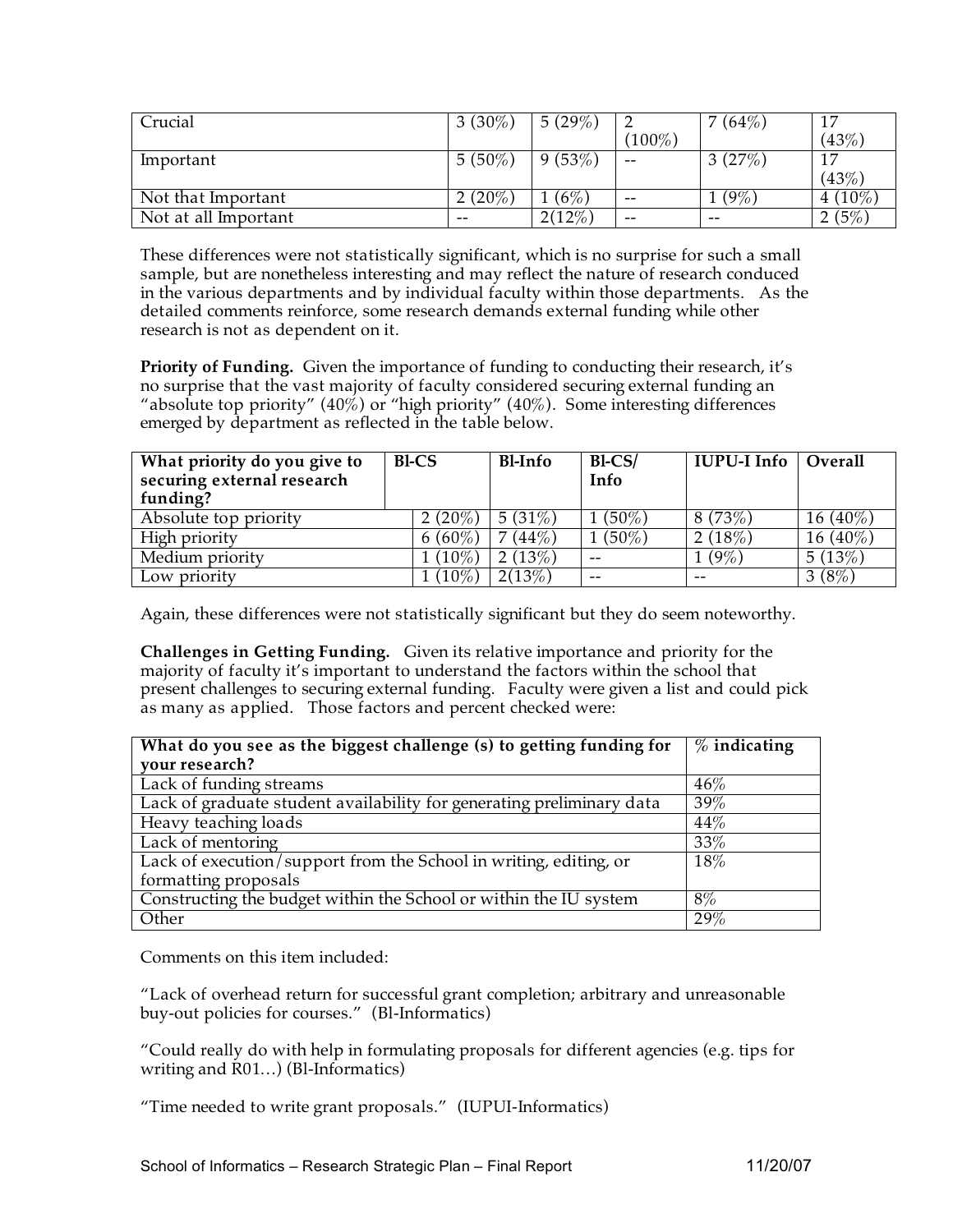**Specific Help.** An open-ended item asked what things the School can do to help increase the likelihood that research proposals will be funded. The more common items included:

Better mentoring by senior faculty of junior faculty. Reduce teaching loads. Need more student support. More help in writing/editing proposals. More coordination of partnerships/collaborations. More systematic way of providing information about funding opportunities.

In general, these comments reinforce the findings from the previous item, which provided options to check.

**Lessons Learned.** The majority of faculty indicated they explicitly consider lessons learned from a proposal process, particularly ones that were not funded  $(74\%)$ . A few indicated they did not understand the question.

**Notice of Funding Opportunities.** Item 8 of the survey asks how faculty find out about funding opportunities. There are a variety of ways listed, perhaps the most troubling is by "accident." In combing the responses it's not a stretch to conclude that the process is somewhat haphazard and the school probably should get more systematic in notifying faculty of funding opportunities.

**Other Funding Opportunities.** Item 9 asked if faculty were aware of other funding opportunities beyond NSF and HIH. Most (80%) indicated they were. Among those listed were:

The Department of Energy (DOE) The Department of Defense (DOD) American Chemical Society (ACS) Several foundations including Hewlett-Packard, Microsoft, Nina Mason Pulliam, Sloan, and Mellon

Consistent with the conclusion of Item #8, it seems the School might want to implement a systematic process to discover and notify faculty of funding opportunities beyond "the usuals."

#### **3-5 Areas in Which School is Best Positioned to Achieve and/or Sustain National and International Prominence/leadership in Research.**

This is clearly the hot-button question for the survey and committee. The item was open-ended and indicated the following suggestions:

Artificial Intelligence/Machine Learning

Bio/Health/Life/Chem Informatics. These are clearly distinct areas but might best be captured under the heading of Health/Life Sciences Informatics

Complex Systems

Data and Search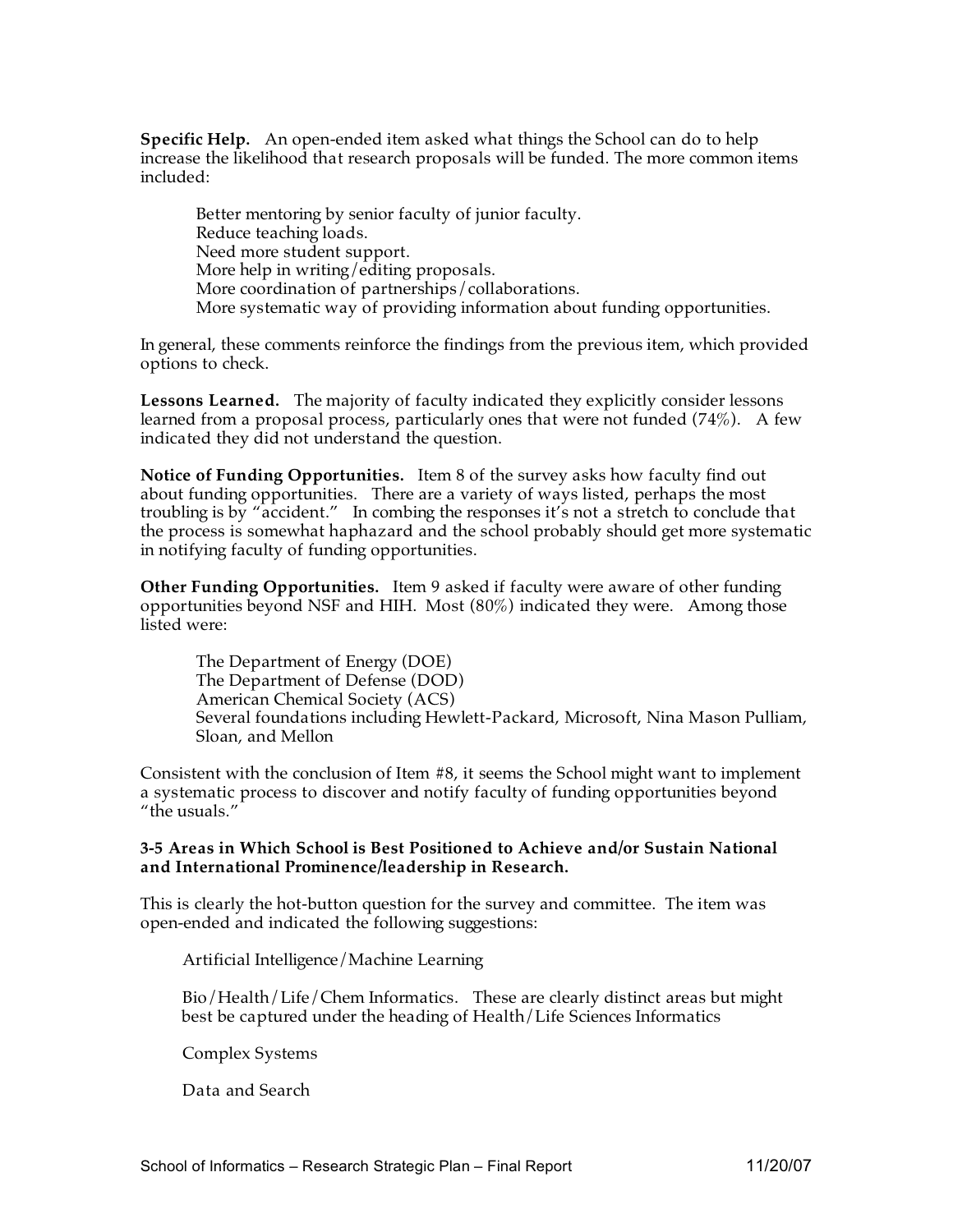HCI/d

High Performance Computing

Music

Pervasive Technology

Programming Languages

Security

Social

One respondent suggested the School focus on "cross-cutting areas" such as technology for values, data and search, cybersecurity, and science informatics.

Finally, one respondent had a philosophical difference with the question and approach implied by it: "I personally think this is the 'wrong approach.'" Unless there is a pressing need to focus our resources in specific strategic areas, I believe the School should support 'excellent' research in whatever area it may be…"

**Concluding Items.** The last three items addressed strategies to be more successful in attracting research funding, opportunities for collaboration within or outside the School, and a last open-ended suggestion item. These are too numerous to summarize.

**Conclusions**. First, the Research Committee is grateful to faculty who took time to provide thoughtful feedback to the survey.

There is much to consider in this report and in the detailed comments of faculty. In a School full of researchers, it seems prudent to point out that the survey is not necessarily a research effort, but rather a tool to the committee considers very valuable in its deliberations of some very difficult issues and attempts to build consensus around those issues.

Towards that end, this effort has provided much for the committee to consider as they continue with its task of providing a final report on November 15. The full survey results, which are not included here because of the sensitive nature of the comments, reveal much about colleague's work within their departments and across the three very diverse departments of the School. In realizing the breadth of the school, one realizes its potential for an amazing array of collaborative work.

Respectfully submitted,

Dirk Van Gucht, Beth Plale, Alex Vespignani, Yaoqi Zhou, Steve Myers, Eden Medina, Anna McDaniel, Polly Baker, Edgar Huang, Pedja Radivojac, Eli Blevis, Dennis Gannon, and Jim Shea.